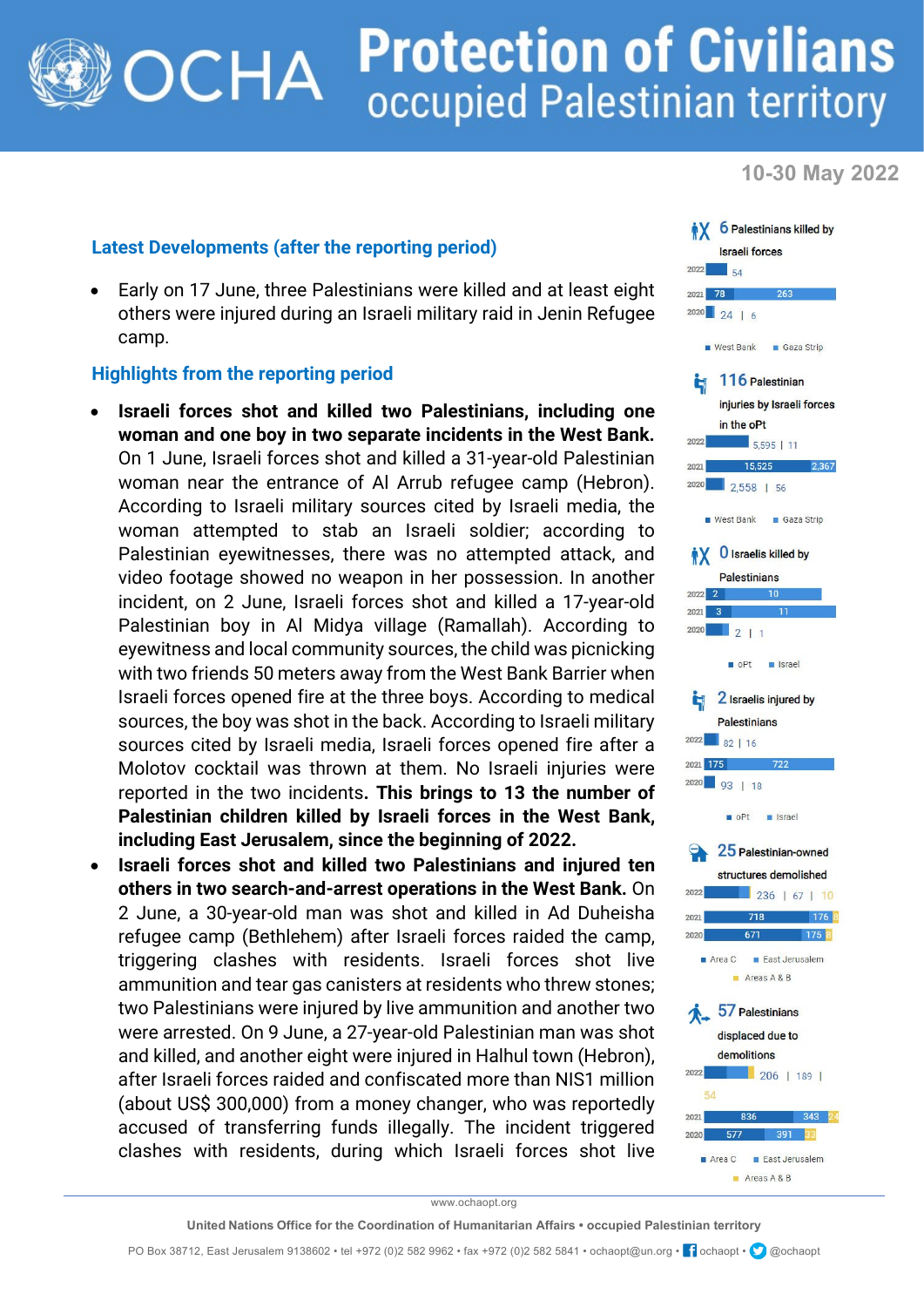ammunition, rubber bullets, and tear gas canisters at people who reportedly threw stones; four other Palestinians, including two children, were injured by live ammunition and another four by rubber bullets. No Israeli injuries were reported in the two incidents. In total, during the reporting period, Israeli forces carried out 177 such operations and arrested 166 Palestinians, including 21 children.

- **Two Palestinians were killed by Israeli forces during a punitive demolition in Ya'bad town (Jenin**). On 1 June, Israeli forces demolished the family home of a Palestinian man who shot and killed three Israelis in Israel in March 2022. The demolition resulted in the displacement of three families (more details below). During the operation, a 26-year-old Palestinian man was shot and killed, and another 37-year-old man was seriously injured with live ammunition and succumbed to his wounds on 11 June.
- **Overall, 114 Palestinians, including eleven children, were injured by Israeli forces across the West Bank.** Some 59 injuries were recorded near Beita and Beit Dajan (both in Nablus) in demonstrations against settlements and another four in two additional demonstrations in Al Jwaya and Tarqumiya (all in Hebron) against Israeli confiscation of Palestinian lands in the area. In another four incidents, in Silwan in East Jerusalem, Halhul (Hebron), Izbat at Tabib (Qalqiliya) and An Nabi Salih (Ramallah), 21 people were injured after Israeli settlers, accompanied by Israeli forces, entered Palestinian communities, triggering confrontations with residents. In one of these incidents, Israeli settlers accompanied by Israeli forces entered Halhul (Hebron) to perform religious rituals near An Nabi Younes mosque. Israeli forces fired live ammunition and rubber-coated metal bullets at residents who threw stones; eight Palestinians were injured, and property damage was reported. Another 15 Palestinians were injured during five search-and-arrest operations in Jerusalem, Bethlehem, Qalqiliya and Hebron. Two others were injured during a punitive demolition in Ya'bad (Jenin), which also resulted in the deaths of two Palestinians (see above) and one during a confiscation incident in Jayyus (Qalqiliya). Three Palestinians, including two children, were injured after Israeli forces shot live ammunition at Palestinians who threw stones at forces positioned at a checkpoint between the HI and H2 areas of Hebron city. The remaining nine injuries were physically assaulted and injured by Israeli forces at checkpoints in three separate incidents in Qalqiliya, Tulkarm and Jenin. Of all the Palestinian injuries, 16 were from live ammunition, and 29 from rubber bullets; most of the remaining were treated for inhaling teargas.
- **The Israeli authorities demolished, confiscated, or forced people to demolish 23 Palestinian-owned structures in East Jerusalem**

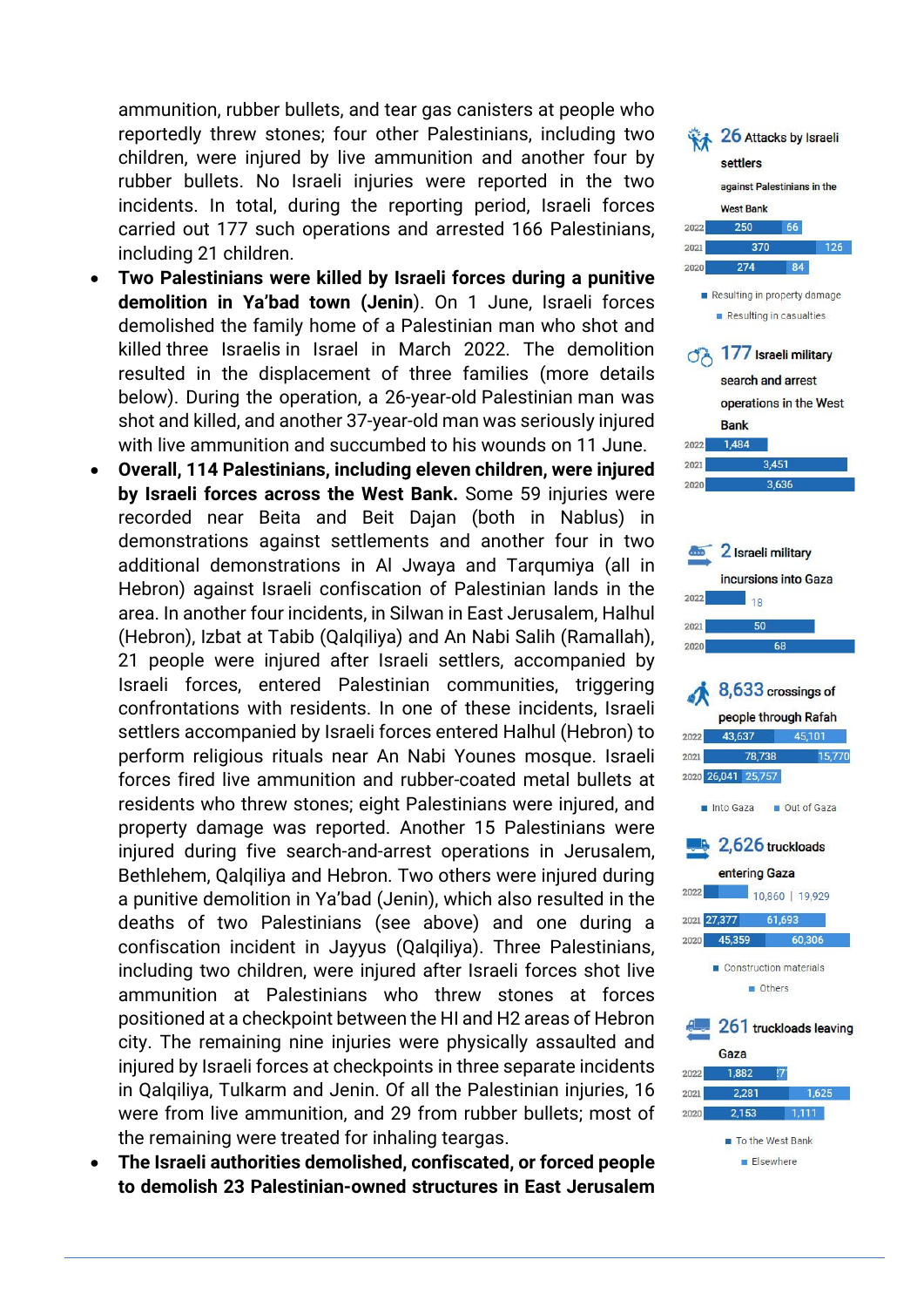**and Area C of the West Bank, citing the lack of Israeli-issued building permits; nine of the structures had been provided as donor-funded humanitarian aid.** As a result, 52 people, including 20 children, were displaced, and the livelihoods of about 60 others were affected. Some 18 of the targeted structures were in Area C, including nine in areas designated as a 'firing zone' for military training, where Palestinian communities are at risk of a forcible transfer. Five structures were demolished in East Jerusalem, including one homes destroyed by their owners to avoid paying fines.

- **On 1 June, the Israeli authorities demolished a residential structure, consisting of two apartments in a multi-story building, in Ya'bad village (Jenin), in Area B, on punitive grounds.** As a result, one family of five, including one child, was displaced and another family of seven, including three children, was affected. The home belonged to the family of the Palestinian man who shot and killed three Israelis in Israel in March 2022 and who was subsequently killed. During the operation one Palestinian man was shot and killed and another later died of wounds (see above). On 31 May, the Israeli authorities delivered a punitive demolition order against a residential structure in Rummana village (Jenin), belonging to the family of a Palestinian accused of killing three Israelis in Israel on 5 May. On 8 June, the Israeli High Court of Justice also approved the punitive demolition of the family homes of two Palestinians who are suspected of killing an Israeli settlement guard in April 2022. **Since the beginning of 2022, six homes were demolished on punitive grounds, compared to three in all of 2021 and seven in 2020. Punitive demolitions are a form of collective punishment and as a such are illegal under international law as they target the families of a perpetrator, or alleged perpetrator, who are not involved in the alleged act.**
- **Israeli forces restricted the movement of Palestinians in several locations across the West Bank.** On 2 and 10 June, Israeli forces closed the metal gates to Beita (Nablus) and Abud (Ramallah) villages, blocking around 20,000 Palestinians from accessing their livelihoods and services and forcing long detours; these closures are believed to be linked to Palestinian stone-throwing at Israeli settler vehicles. On several occasions, Israeli forces prevented Palestinian pedestrians and residents from going in and out of the Old City of Hebron and forced shop owners to close for several hours over two days, due to stone-throwing incidents. Additionally, in the H2 area of Hebron city, the Israeli authorities continued construction work for an electric lift for Jewish worshipers at the entrance to Ibrahimi Mosque, obstructing Palestinian access, including for Muslim Waqf employees, to the mosque.